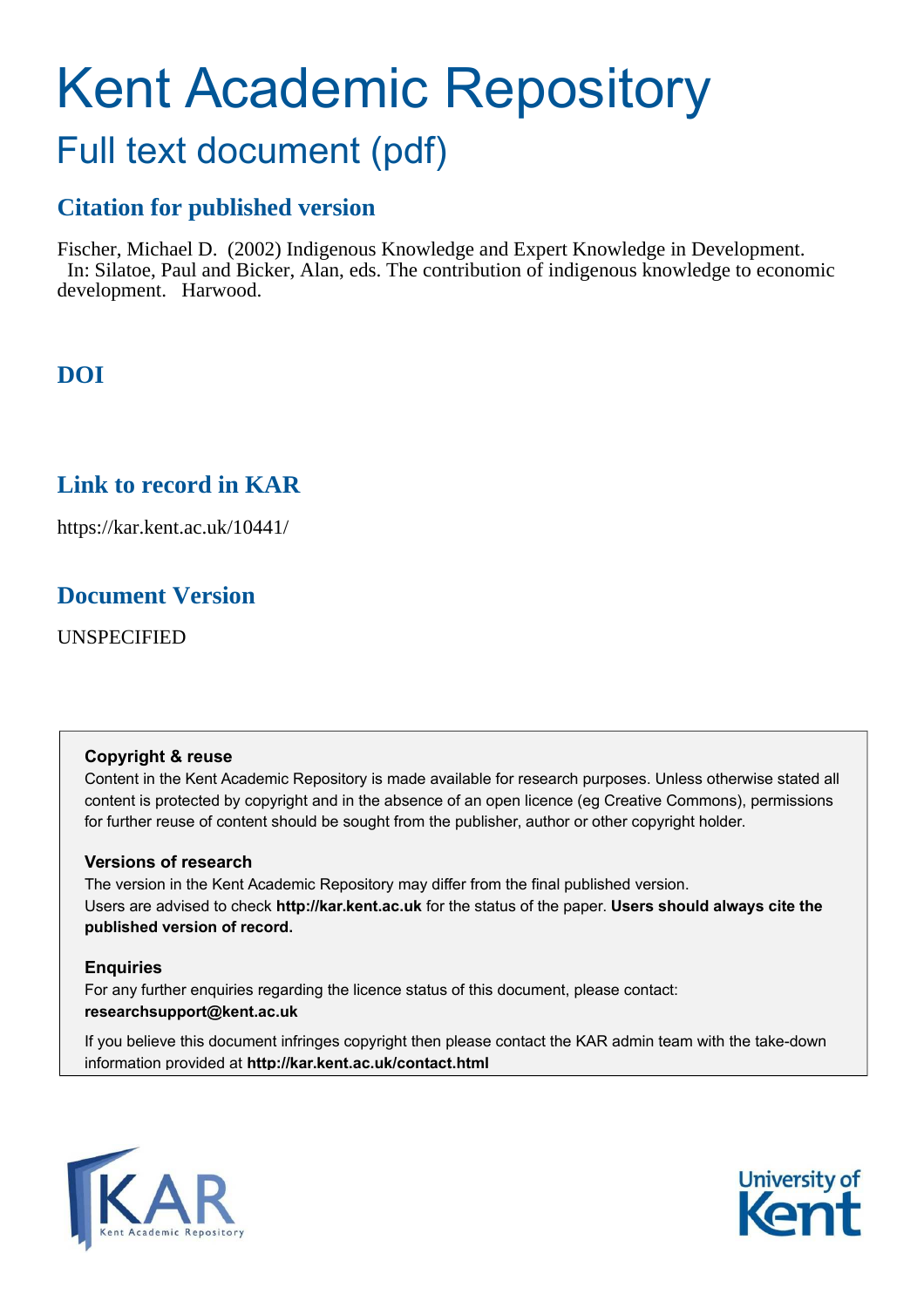# **Powerful Knowledge: applications in a cultural context**

### *Michael Fischer, University of Kent*

Culture and traditional knowledge are concepts developed and advanced by anthropologists over the past century or so. These have recently been appropriated and used in ways never envisioned by anthropologists, sometimes contravening the data, theory and models used by anthropologists to develop these concepts. It would be fair to say that initially most anthropologists welcomed this attention, with not a few embracing these appropriations. But there is little evidence to support many of the principal applied threads that have developed in 'critical' politics, economic development and conservation. Anthropologists have an opportunity - and an obligation - to clarify and refine both concepts in the context of these (mis-) appropriations, and to clarify them for what they are, anthropological inventions used to define and enhance understanding, not to define movable property or motivate new forms of race (and racism).

In this chapter I will briefly explore some of these ideas and examples in a restricted sense intended to reflect the relationship between culture, knowledge and behaviour in a context of change, in particular with respect to the relationship between explanation and practice, the relationship between applied scientific and cultural knowledge, and applications to economic development projects.

Specifically, I argue that applications of scientific knowledge are not the same as science, and undergo a process that has properties not unlike those described by Ellen and Harris (2000) for 'Indigenous Knowledge' (IK). This process results in knowledge that is not just about the system represented, but is necessary for the system to operate in a contingous world even though it was not originally a subset of the knowledge being applied. This is what I call deontic knowledge, or in more familiar terms, enabling knowledge. Building on Ellen's concept of prehension (Ellen 1986, 1993), I suggest the operative principle in IK has similar properties. Describing or formalising this enabling knowledge permits us to more formally describe what Ellen and Harris suggest is 'tacit, intuitive, experiential, informal, uncodified knowledge'. Using an development example from Pakistan I illustrate how confusing enabling knowledge with 'good practice' can lead to project failure. I conclude with some remarks on a 'relevant' anthropology, and the need for greater cooperation between the different strands of anthropology.

### **Culture**

In many schools of anthropology culture has developed from a useful insight, promoted by Franz Boas and others in the early period of American anthropology, into a symbolic hydra by 1960, finally mutating into the impossible chimera we confront today.

As an anthropologist I think it unlikely that most anthropologists will abandon, or would want to abandon, the culture concept as a central component of anthropological theory, but that does not mean our concept 'culture' can remain undisturbed or that applications of the culture concept emerging within and outside of anthropology be unexamined. Re-examination has been proceeding apace for well over four decades, and although we are no closer to general acceptance of a 'core' to the culture concept, nor have compelling arguments against the culture concept emerged. In the midst of this swirl of reflection, self-reflection and contemplation, culture has actually grown more pervasive as a concept, if not a clearer one. The theme of this volume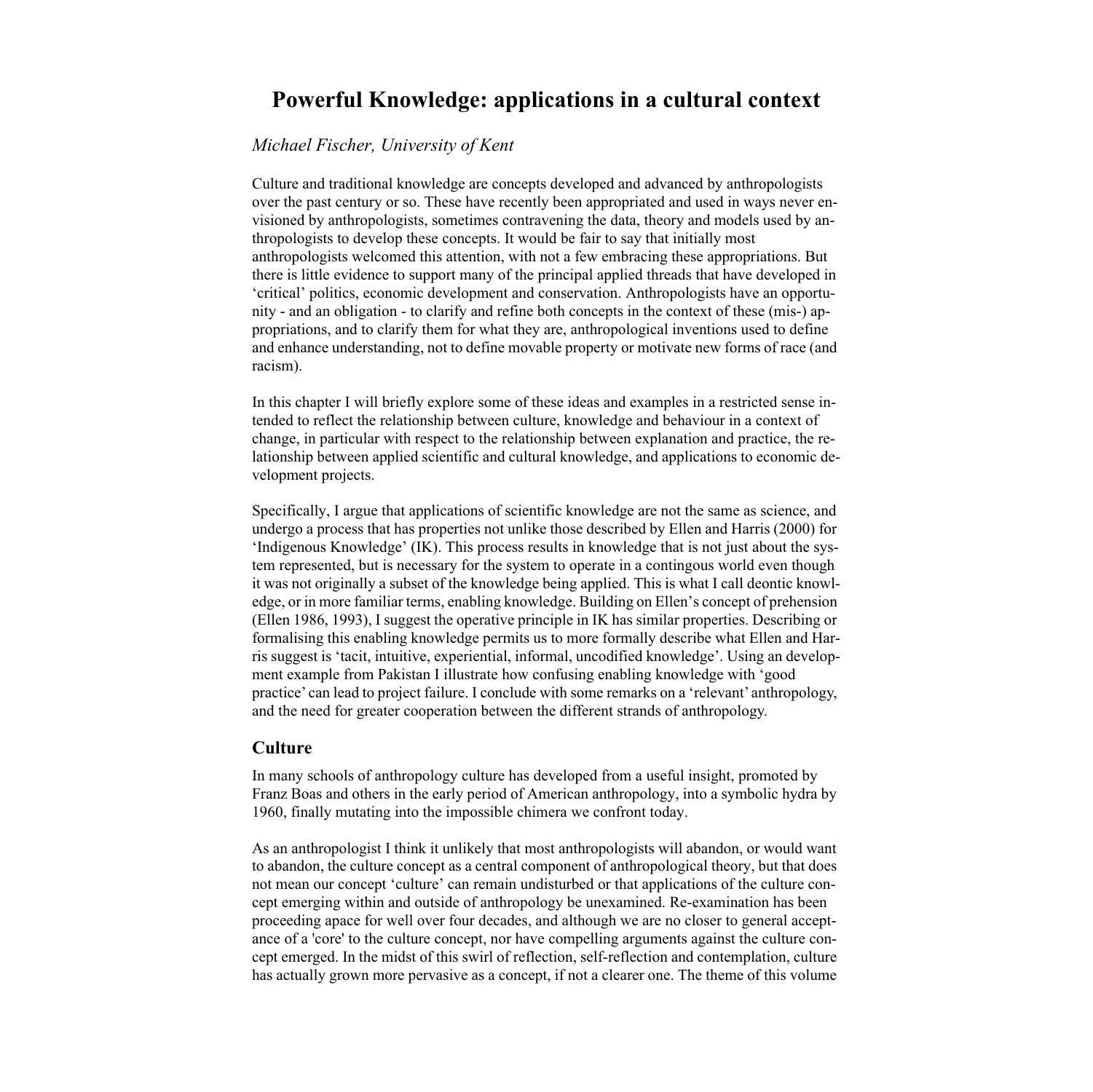is oriented in part to how anthropology contributes to economic development. Given anthropologists' focus on the culture concept, we might expect that a part of this contribution will include use of the culture concept. But can it do the work we demand of it?

### **IK and Cultural Knowledge**

'Indigenous knowledge' (IK) is a term has emerged over the two decades to describe the knowledge of a group of people local to a given situation, sometimes used interchangeably with 'local' knowledge (Ellen and Harris 2000:1-2), and which I am taking to be instances of cultural knowledge. Many anthropologists have questioned the value of trying to distinguish IK as a 'special' kind of knowledge (ibid.: 25-6). At the core anthropologists and practitioners have very different goals for characterising a peoples' knowledge. Practitioners are interested in knowledge that regardless of source is enactable with respect to their own practice. Anthropologists are more interested in the knowledge itself and its interconnections with other knowledge.

Although Geertz (1966) recast and broadened Wallace's distinction as 'knowledge for' and 'knowledge of' - procedural versus declarative knowledge - there is another more primitive distinction that should be drawn: knowledge that is about the system and knowledge that is a part of the system. Knowledge about a system is knowledge, conscious or non-conscious, that addresses that system and its functioning. Knowledge that is a part of the system is bits of knowledge which must be enacted in order for the system to be, and which need not be in a form similar to the Geertz's more substantive knowledge. I will call this enabling knowledge, though I have generally referred to it elsewhere as deontic, derived from deontic logic, the logic of per missions and obligations (Fischer 1992, 2002). Enabling knowledge relates to how substantive knowledge can interact or inhibit, when to shift approaches to applications, or how to proceed when information is missing. Knowledge of this variety implies an overall system that must be reproduced (in part) using this knowledge (Fischer 1994; Fischer and Finkelstein 1991). As I will amplify in the next section, it is enabling knowledge that represents many of the barriers to applications of any kind of knowledge, IK or not.

Ellen and Harris (2000: 4-5) present a checklist of characteristics that anthropologists and others have associated with 'indigenous knowledge' (IK, although Ellen and Harris settle on 'traditional knowledge' as the best of a unsettling group of terms (ibid:3)). This includes attributions emphasising the empirical, practical, applied, and situated (contextual and geographical) nature of IK, together with aspects such as oral transmission, informality and fragmentary distribution. In their conclusion it is this latter group that forms the prototype:

However, we believe that IK, in the sense of tacit, intuitive, experiential, informal, uncodified knowledge, will always be necessary and will always be generated, since, however much we come to rely on literate knowledge which has authority, the validation of technical experts and is systematically available, there will always be an interface between this kind of expert knowledge and real-world situations. It will always have to be translated and adapted to local situations and will still depend on what individuals know and reconfigure culturally independently of formal and book knowledge. (ibid:28)

Although I agree with the overall sense of their conclusion and, their emphasis on IK being intuitive, informal, uncodified and oral is misplaced. These are probably accurate enough as a description of most instances of what we regard to be IK as they are situation, but Ellen and Harris seem to take these points further as critical to the production and use of IK.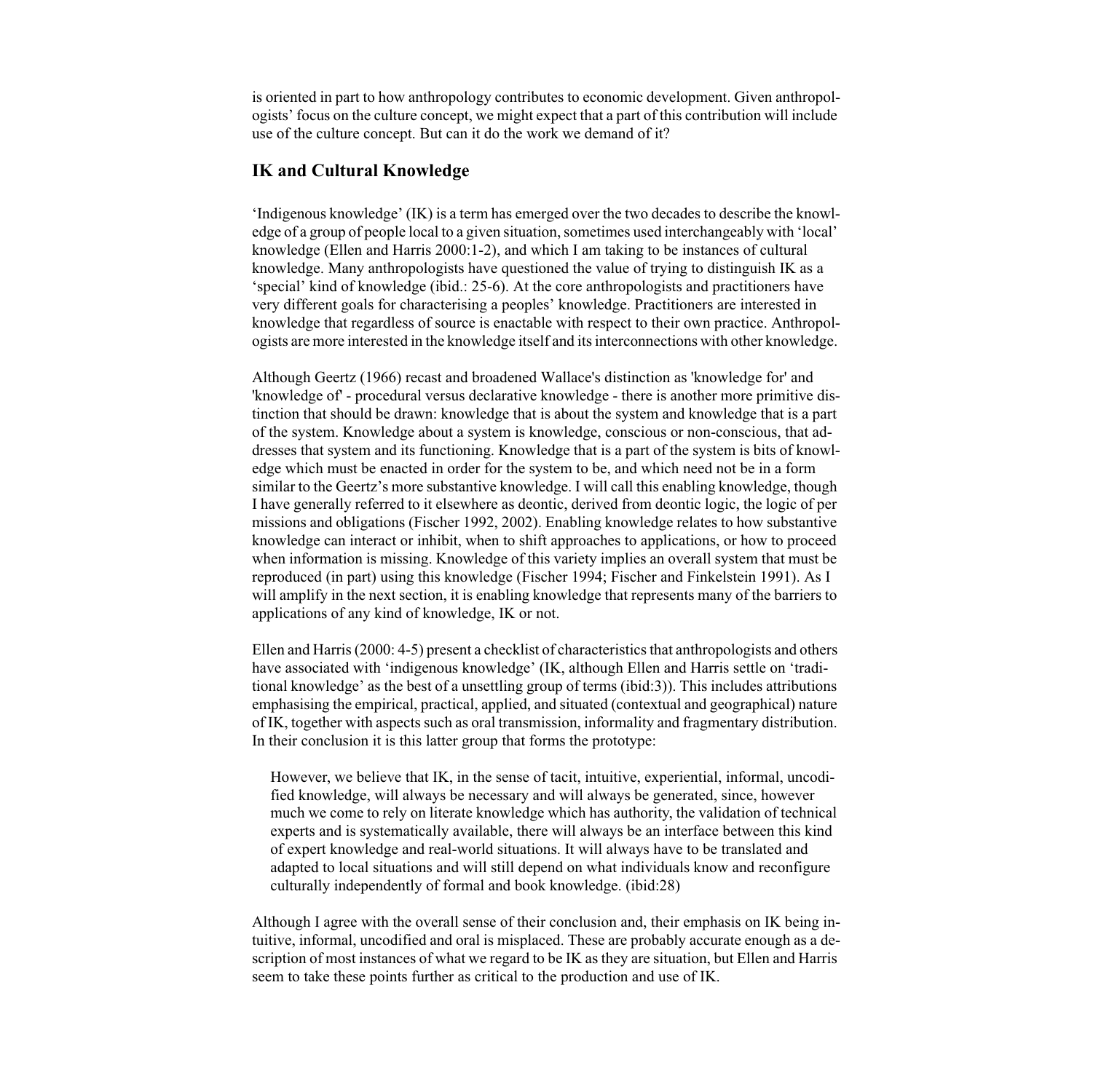They are fundamentally correct in making the point that IK is complex and rich in its context of application, as, I would argue, is all applied knowledge. They use Richards' (1993) account of knowledge as performance, in which Richards contests a view of knowledge as a simple list rules and decisions. Richards notes that Hausa farmers in northern Nigeria adapt to drought by making adjustments to their cropping pattern, sowing and resowing until a secure planting is instantiated or they exhaust their resources. However these '[cropping patterns] ... are not the outcome of a prior body of "indigenous technical knowledge"...' (Richards 1993: 67) instead requiring interactive decision-making within a constantly changing historical context, idiosyncratic for each farmer and where that historical context constrains or directs the appropriate applications. From this Ellen and Harris suggest we should '...recognize knowledge is grounded in multiple domains, logics and epistemologies.' (2000:18) and continuing 'it may be far more productive to move away from the "sterile dichotomy between indigenous and western" [Agrawal (1995:5)] which idealizes and obscures knowledge and practices, disempowering peoples and systems through artificially constrictive systems.' (Ellen and Harris 2000: 18).

They continue by criticising efforts to codify IK, build IK into policies, the politics of IK and the resulting diffusion of agency from these (ibid:18-24). While this is certainly descriptive most attempts to codify IK have been inadequate, attempts to employ IK in development projects often have mixed results, and the political structures that embed and embody knowledge mirror existing status relations. But this has no bearing on our prospects relating to more formal representations of IK. A better conclusion is that these states of affairs are a result of our generally poor accounts and treatment of characterising human knowledge

Reflecting this off their conclusions, if we are to improve our understanding of IK, we cannot adopt Chomsky's (1965) approach, and just look towards a 'deep structure' of IK, nor can we accept Richards' (1993) approach of simply accepting that each application of IK is an improvisational performance. We certainly should not leave the study of IK and cultural knowledge in general to succumb to our own 'tacit, intuitive, experiential, informal, uncodified' anthropological IK tradition.

Although an 'intuitive' approach might seem attractive to some, we should not follow it for two reasons. Firstly, given that as anthropologists we are mainly interested in knowledge that is shared to a considerable degree, IK is in some manner 'codifiable', though in a more dynamic form than we have as yet developed. It is a mistake to imagine that there is some reified version of 'the knowledge'. It is likewise a mistake to imagine that this knowledge is 'magic', only existing in the ether, or that we cannot make better efforts to avoid some of the issues that emerge from current interpretations of IK. If we can dynamically codify 'instances' of such knowledge that produce results similar to indigenous agents in similar contexts, we establish that this knowledge is codifiable. It was demonstrated twenty-five years ago (Shortliffe 1976) that restricted domains of knowledge could be encoded in an expert system and enacted interactively in new contexts, in Shortliffe's case diagnosis of diseases of the blood. This work has been expanded and refined (including a number of projects by anthropologists including Benefer (1989), Furbee (1989), Behrens (1989) and Read (1989) and Fischer (1985)- see also Fischer 1994b, Ch. 8 for a review and discussion), and producing expert systems for very narrow domains has been a undergraduate-level project in computer science, and at least one anthropology course, for over a decade. The expert system approach has a number of drawbacks (ibid.: ch 8), not least is that it is only descriptive. However, it does demonstrate that it is possible in principle to address in part most of the observations of Ellen and Harris.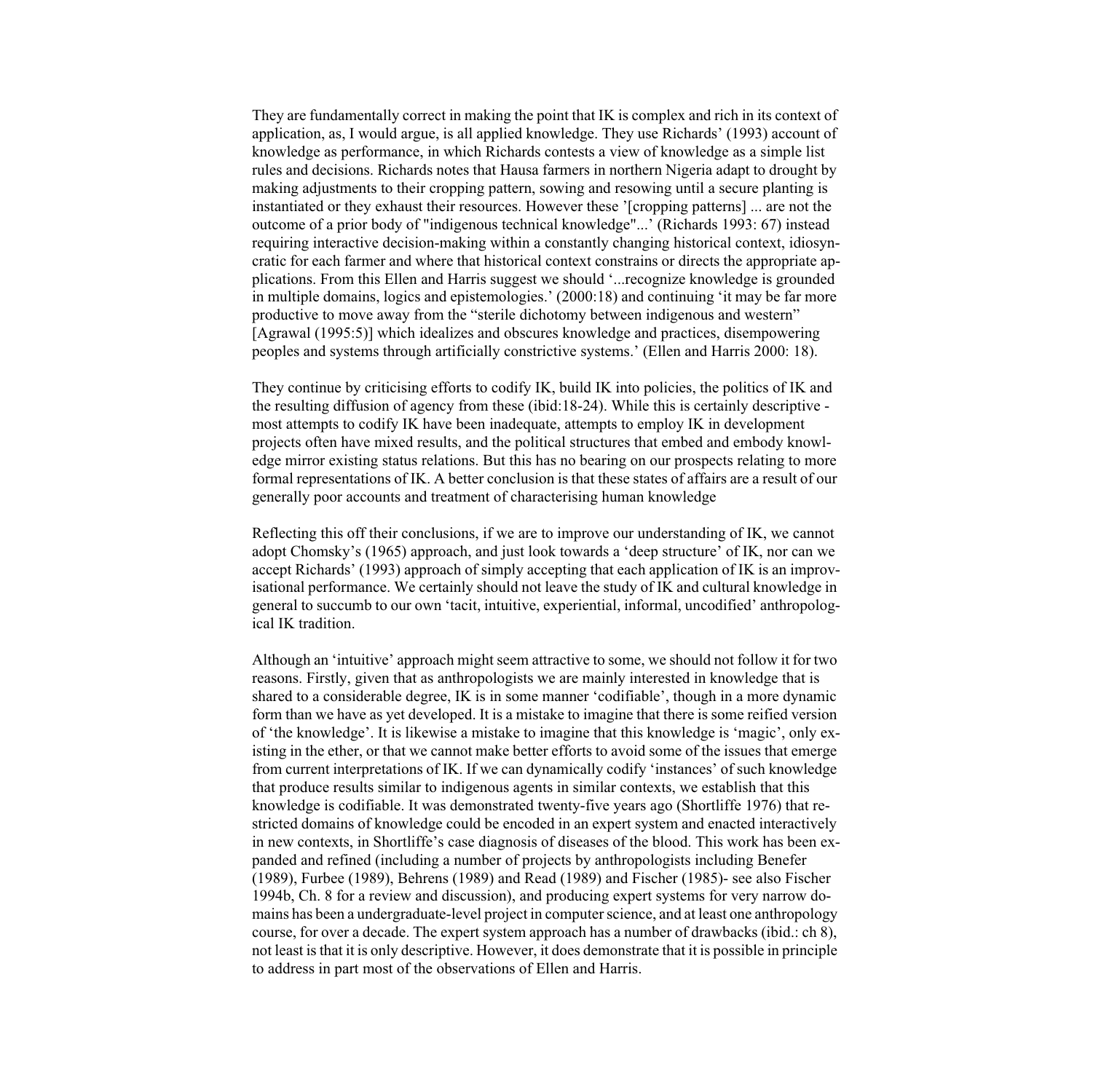Secondly, the same argument related to aggregated vs. individual authority has been taking place in most disciplines concerned with people over the past two decades. Substantial advances in agent-oriented representation and modelling in computer science are beginning to be applied to the social sciences to create 'artificial societies' which the properties of knowledge and its distribution can be investigated (Read 2001, Lyon 2002, Fischer 2002, Bharwani 2002). This work is relatively new, but provides a formidable method for those who are not willing to represent and analyse their data in terms of aggregates or norms (Hobart 1993:19). Although unfamiliar to most anthropologists, within a few years the technology necessary to work in these terms will be accessible to most anthropologists (Fischer and Read 2001) as the requirements for computational and computer-based skills decreases.

What is needed is an expansion of the conclusions of Ellen and Harris to human knowledge and its uses, not abandonment of this study to our 'intuition'. In particular we need to re-examine the relationship between IK, applications of IK, scientific knowledge and applications based on scientific knowledge.

### **Scientific knowledge, applied knowledge and IK**

Consider the relationship between scientific knowledge, technical applications of scientific knowledge and IK.

Scientific knowledge is derived from two gross kinds of activities. The first is the conscious examination of observed physical phenomena. This itself is comprised of establishing i) a class of phenomena - a classification sufficiently broad such that examples of a class appear more than once - ii) a description of the circumstances or context under which a class of phenomena can be observed, and iii) an account of how aspects of the context interact to create or influence the phenomena.

The second activity is more or less the converse of the first; consciously creating and manipulating a context in order to precipitate an instance consistent with a phenomena class in a replicable manner. Technical applications are derived from this second activity. But they are not science. Whereas doing science requires, in principle at least, a conscious and reflexive knowledge of the relationship between the context and the phenomena class, technical applications do not. These have different goals. Scientific application is oriented towards understanding, technical application towards doing.

Penicillin of a given dosage and frequency works equally well in the same circumstance for allopathic practitioners and *unani tib* practitioners in Lahore, regardless of their basis of understanding or explanation for how it works (Lyon 1991). At the same time, scientific knowledge is important to the 'engineer' as a legitimating device. 'Knowing' there is a good reason for the technology to work is apparently comforting to many practitioners, and much of engineering is involved in advancing the 'ritual' and 'religion' of the explanatory knowledge that underlies practical knowledge (Bourdieu 1990).

This is not to suggest that producing a technical application is simple. Applications are rarely single magic bullets. Instead, applications are created using some combination of techniques that work together for a desired result. The gross combination and sequence is often known for an application type, but detailed implementation usually requires some considerable adjustment in configuring the technology to the specific conditions of the implementation, especially in the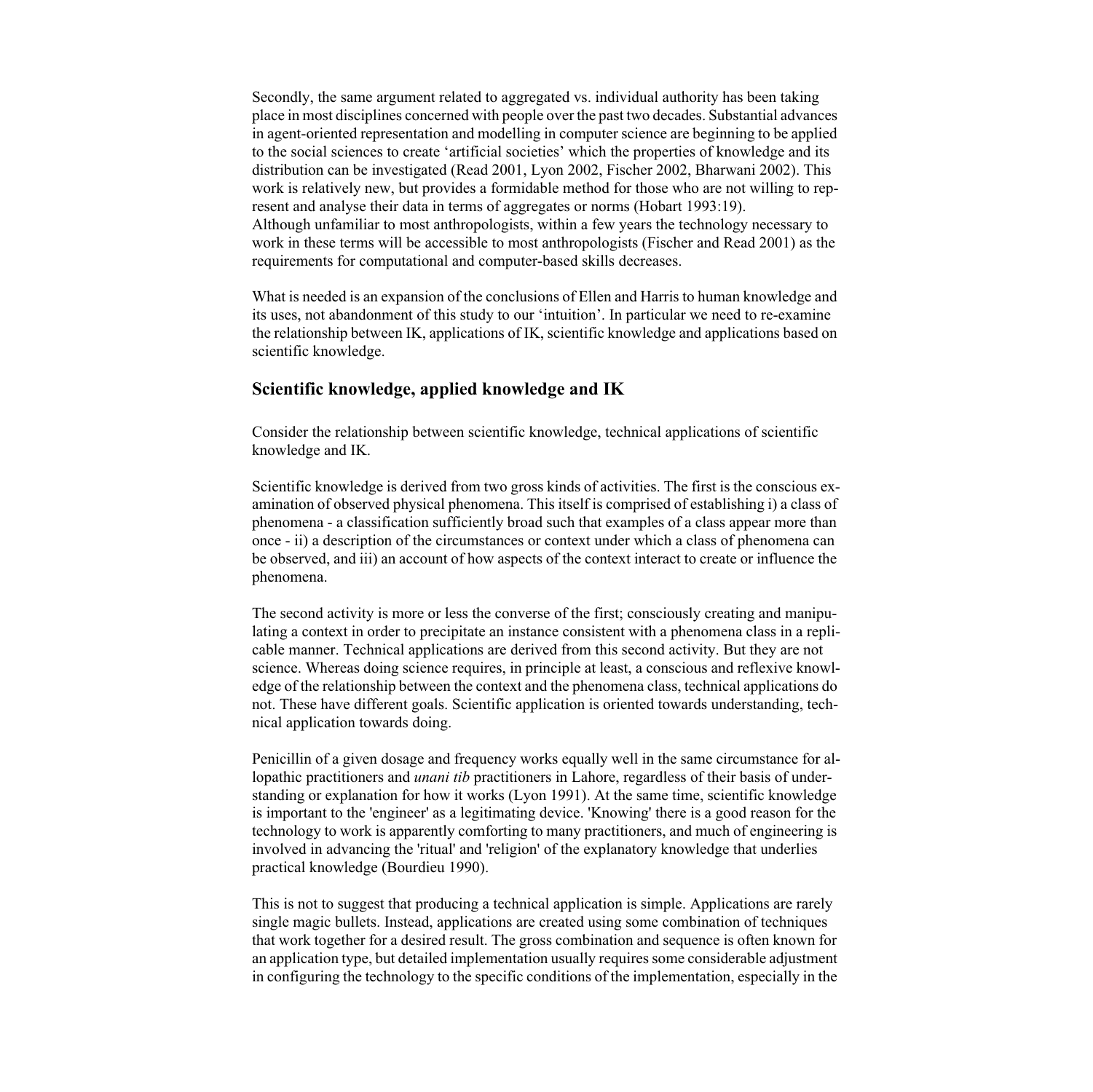early stages of a technology. For example, in microelectronics it takes one to two decades for a new technical development to make the transition from first implementation to wide application (Fischer 1994b). Part of this delay simply reflects the development and diffusion of knowledge relating to a new technology, but perhaps more important, it is over this time that the technology itself is refined to make it more adapted to a wider range of contexts of application by practitioners who possess less and less knowledge by incorporating accumulated knowledge of these contexts of use into the technology itself. This is similar to the pattern of development of scientific innovations, where initial demonstration of an effect often appears in a very restricted and difficult to produce context, but as the context becomes better understood, so is the effect easier to demonstrate. This process in engineering is a result of gradually describing the many contingencies that make applications difficult, and adapting the technology so that the materials, tools and techniques incorporate knowledge relating to these contingencies and thus tend to work better across the contingent range.

Technology is often a blend of knowledge about how to interact with material systems, knowledge about the interaction and knowledge about what can and can't be done in different circumstances and how to adapt to different circumstances (deontic or enabling knowledge, usually referred to as 'contextual' knowledge, although this usage is descriptive rather that analytic). The latter variety is more often in need of revision than the former two since the kinds of circumstances that can arise change often in contrast to underlying principles. This form of knowledge is necessary to produce results from the former two, and thus must be kept dynamically in 'tune' with contemporary circumstances. But perhaps more significantly, without incorporation of enabling knowledge, we are in fact not importing useful knowledge at all because the powerful things that the knowledge enacts in its origin context are not present.

Development project contexts are often presented as if we are exporting techniques that are based simply on 'true' scientific knowledge. An industry has been made of pointing out that we often do not do so. Most of this discussion has related to not exporting the context within which the knowledge must be embedded to be effective, thus not actually exporting effective knowledge. More specifically, we are not exporting useful, enactable knowledge because important contextual enablements that the exported knowledge interacts with in its origin context are not present.

Some knowledge is seen as being powerful because it is true. Scientific knowledge is often used as a case in point (though science, by definition, is contingent.) But, in fact, much of our knowledge is powerful because it provides access to powerful processes and structures, not because it is, in fact true. The confusion with truth comes from associating too closely philosophical truth with knowledge. For example, a knowledge of spirits cannot be show to be true based on most empirical knowledge of the world. But a knowledge of spirits can be operative and powerful if it provides access to powerful things, powerful people or powerful social institutions.

Much knowledge that we value is thus not either Geertz/Wallace's *for* or *of*, but is valued because it is enabling. Knowledge of this sort can include knowledge that others hold and relate to - how this exterior knowledge can be enacted or how we can avoid its consequences, how to get knowledge that is suitable for a situation, and even how to simply survive until other knowledge that falls more within our conventional categories can be enacted. Much of what we deal with in the world is contingent, either because it is truly contingent, or simply because it is beyond our power to know and thus we must guess. Enabling contextual knowledge can have many parts that unfold in layers.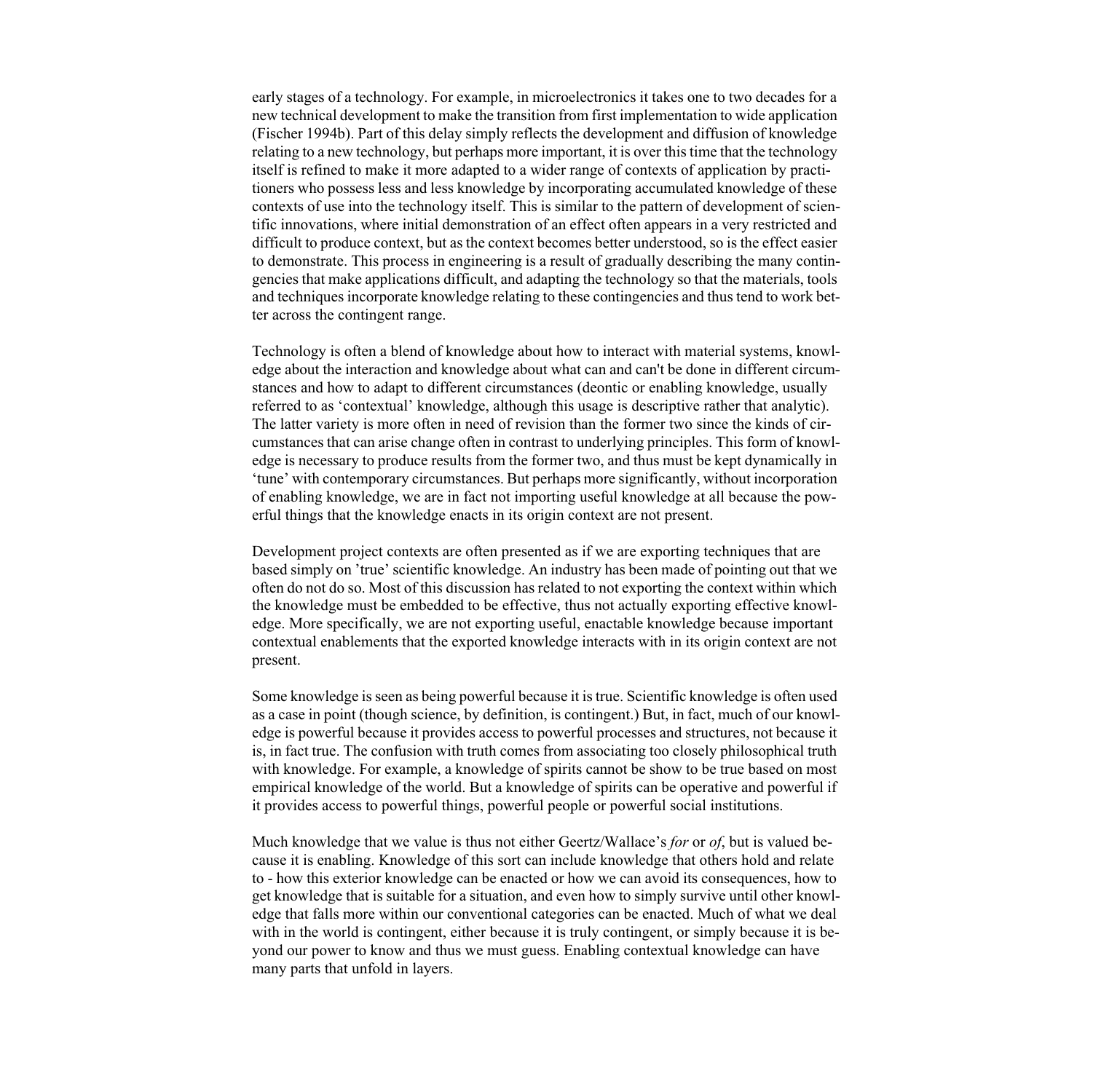I characterise IK (in the universal sense of Ellen and Harris, not just that of 'indigenous' peoples) as incomplete knowledge. Much of IK relates to accessing powerful processes ('natural' and human influenced), structures and people, including the exploitation of environmental resources. Part of this access is due to conventional views of knowledge - 'facts', classificatory systems, relationships and knowledge of processes and contexts. Another part is related to what Ellen 1993:229-234) refers to as prehension, '... those processes which ... give rise to particular classifications, designations and representations.' (ibid:229). In other words those processes that Richards (1993) concludes are situational performance or improvisation. The serious study of this aspect of IK is required to understand how to enable a given body of 'substantive' knowledge for applications. The value of 'substantive' IK should not be underestimated as an export in its own right . But nor should be confused with enabling knowledge, nor should we be surprised if we ignore this component and face difficulties in application. And we can face problems when enabling knowledge is exported if it is inappropriate to the new contingencies within which application is desired, as Dove (2000) suggests. In either case, it is important to be able to identify enabling knowledge, both to understand how IK works in its original context, and how it might be modified in its new context.

#### **An example from Pakistan**

In 1981 the Kalam Integrated Development Project (KDIP) was initiated by the Swiss government in cooperation with the Pakistan Agricultural Research Council. This was intended to deal with a unified approach to forestry economy and agriculture in the upper Swat valley, Pakistan. The programme had a very bad start (KDIP nd.) and was forced to close within the first year.

One of the initial projects they had attempted was the introduction of seed potato into Kalam in the mountainous upper Swat Valley in Pakistan for export to the Punjab. The new crop was not well received, in part because it was a new crop and farmers did not have an immediate use for it, did not know about it, resented the insulated intrusion of the project and because the model plots were not consistent in their yield. The geographical focus of the program, the area around and beyond Kalam, has very little level land, and most crops are cultivated on small plots terraced from the mountain sides 2500-2900 metres in elevation, with varying ground cover, increasingly eroded due to high levels of over-depletion of tree cover, and with a very short growing season. Significant areas of arable land are above the level of normal rainfall, requiring irrigation from the melt from glaciers above.

A local historian and religious scholar, Abdul Haq, became interested in the new plant, and set up a number of plots, taking what he took to be the best results, and using these as seed. After three years he had produced several different varieties of potato to grow in a number of different situations that are common in the region (on a level plot, a slanted plot, near trees, mixed with grass). When KDIP reopened in 1983, after consultation with the residents of the area, these were taken up by the development project, and using the descendents of these potatoes eventually went on to wide introduction of successful potato cultivation for local use, as well as plots for seed potato for export. Potatoes are now a staple crop (together with maize - an interesting story for another day) in the area.

Haq did nothing that the development project could not have done, but whereas they had focused on getting people to prepare particular kinds of plots suitable for a particular variety of potatoes, Haq had focused on adapting the potato for the land available. I talked to him about this in 1992 in the village of Bhuu, and he had been inspired by traditional practices associated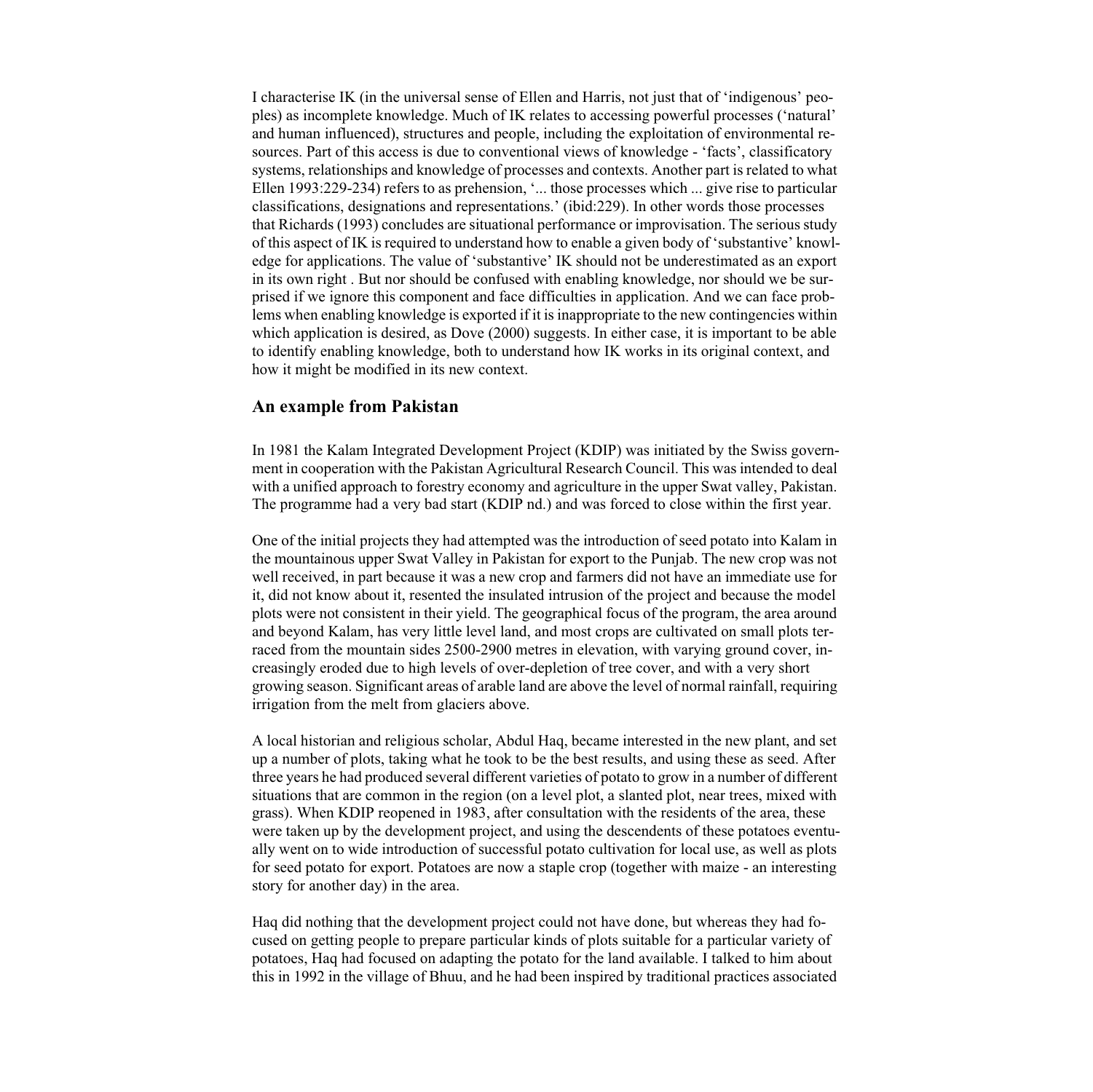with sheep and goats, whereby small holders would seek to breed their animals with animals of another small holder with a similar type of land access. This was said to result in animals more suited for the land available. Note that this is a broad analogy on his part, since the procedures he actually used were not those of traditional breeding practice.

The other difference was in his criteria for a successful crop. KDIP had focused on how many potatoes were produced for export. Haq was interested in how reliable local crops were, and how quickly they grew, and was rather unconcerned with how big they were or gross numbers. In this process he was not using a scientific approach, though it was empirical, because he was not concerned with understanding the development of the potato or why different contexts altered the potato, but simply towards achieving particular goals. He applied knowledge in a systematic manner, but he was not, at that time at least, interested in the intrinsic validity of that knowledge, but in the application of that knowledge in a way that worked towards his goals. Because his goals were derived from his local, culture-based knowledge, he produced a result that was acceptable and accepted by others in his society as useful (after a time). It also met their criteria, and he had provided a example that made sense to them.

In 1992 KDIP was still mainly focused on production of seed potato, and the overall programme was identified as a success when it was wound up in 1998. They saw the Haq potatoes as a means towards an end of getting people to accept the cultivation of potatoes, potentially one of many. In 1992 they were still oriented to bigger and more potatoes for local use, and had a number of programs to accomplish this goal, rather than examining the prospects for improving the Haq potato. In this they were not being scientific, nor were they very successful from a technical point of view with respect to local staple crops. They were, therefore, employing 'powerful' knowledge, support for local small potatoes, that enables their main goal, the production of seed potato. But they persisted in attempting to change the variety of potato grown locally. They did not see the Haq potato or equivalent as enabling knowledge, but simply as one more part of the development scheme.

I was in Kalam for two weeks before meeting Haq, two more weeks before hearing his story of the potato, and two further weeks following this up with representatives of the development project, who at that time were not even aware of the origins of the current local potato crop (though Haq is acknowledged in older promotional literature for his accomplishment). They were certainly not aware of local criteria for a successful crop, because it had never occurred to them that it could be any different from their own, bigger and more. The had simply accepted the knowledge transmitted to them by their former colleagues in the form of proforma. It had never occurred to Haq to tell them either. He had not really set out to consciously produce potatoes with particular properties, he had set out to produce potatoes that worked, and it was selfevident to him when that had come about. More important, the successful cultivation of local potatoes was critical to making potatoes a cash crop for export. Discussing this issue with KIDP staff I found on the one hand they were facile in the discourse of sensitivity towards local views (doubtless necessary 'powerful knowledge' these days), while still persisting with their views of what constituted an improvement. But a part of this failure on my part was my fault because I was also trying to get them to do too much too soon.

This example is not uncharacteristic for its time. I have seen the residue of other projects in other parts of the world, such as the failed Scanwater project in Cameroon which included components unmaintainable in the local environment, and un-maintained were certain to fail (and they have). Not all organisations take this point of view; the DTZ in particular has a good record of building solutions that suit the local context and employing serious mechanisms that require that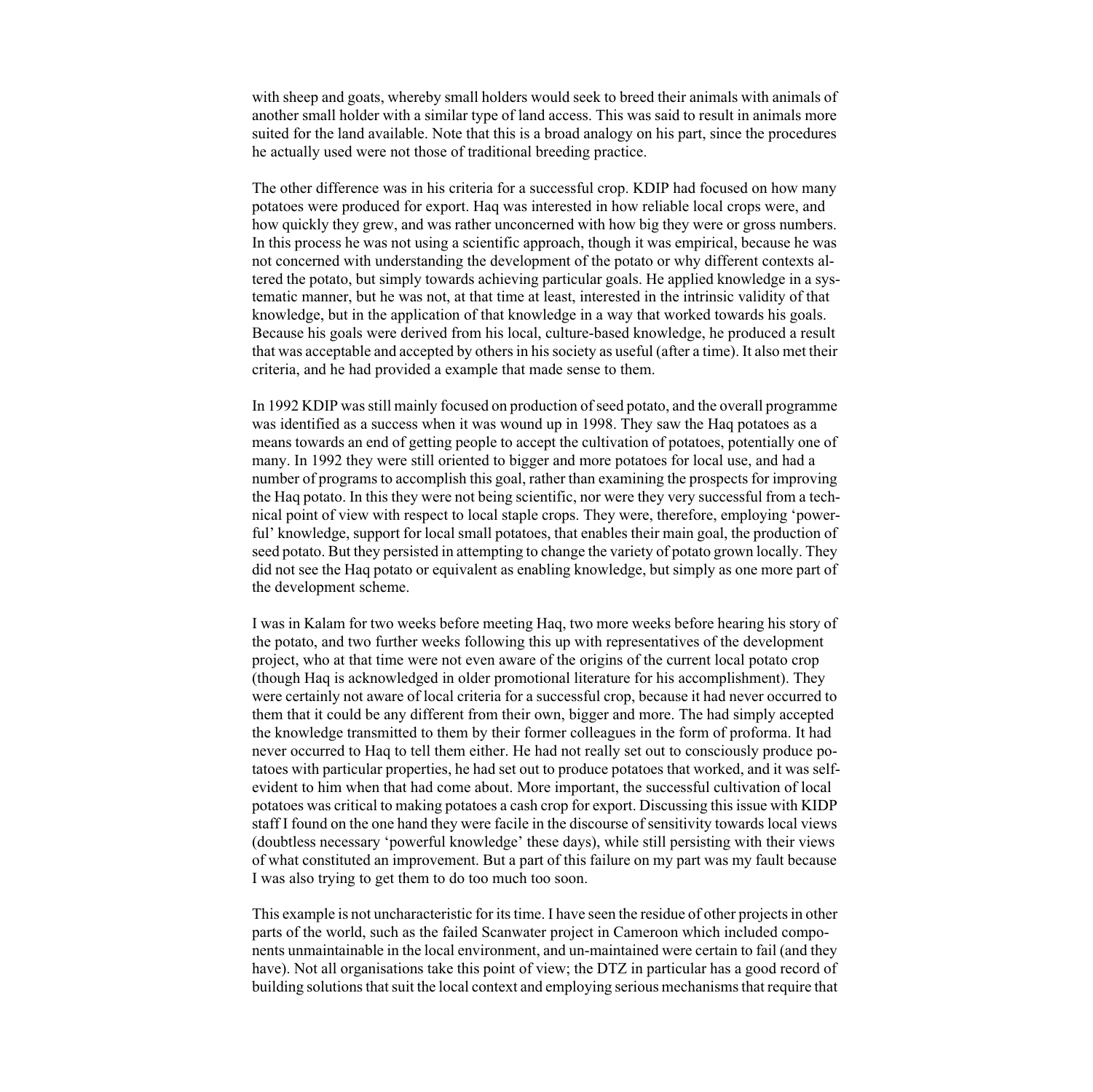local people select and guide the projects undertaken. And, indeed, these days it is essential to use consultative processes. But effective use of these is often quite another matter because basic conceptions of improvement vary.

### **Conclusion**

For anthropologists to make any impact on these issues, they must be able to express matters of local knowledge and culture in clearer terms, terms that work in the target culture, the development 'experts' . All too often we offer them bigger and more (and more complicated) potatoes, when what they want are small, low-yielding consistent potatoes. These are technical people. They do not want to understand about culture, they want to understand how specific knowledge about local culture can help their work, and exactly how they can acquire the knowledge. They do not want to be told what we want them to know, they will not respond to 'critiques' . They need to be told in terms they already value. Of course we should try to 'educate' , but if this is all we do, will we fare any better than they?

Successful applied anthropologists already have made considerable advances in this direction. For their troubles, academic anthropologists often treat their work as at best substandard, more often with contempt. But applied anthropology is not only the 'proof of the pudding', it is the major interface between anthropology and the explicit handling of different knowledge systems. But because many applied anthropologists do not have the resources to analyse their results in a larger context, much of this work goes unnoticed by academic anthropologists. An anthropology that can do no work may be a comfort to the 'old' guard and the 'new' guard of academic anthropology, but is no comfort to me.

This exclusion is probably more related to the 'political economy' of academic anthropology than an indication of the inherent value of a 'working' anthropology. Increasingly many anthropologists are less and less concerned with detail, and more and more concerned with possible problems that might emerge if they were to undertake detailed studies. This is exemplified by many anthropologists, who self-consciously fabricate an impressionistic edifice in favour of a scholarly argument, neatly avoiding any problems that might arise from uncritical acceptance of investigative techniques and interpretation of data by eschewing both.

I think that academic anthropology can benefit greatly from work which will assist the applied anthropologist by directing more attention to 'working' models of culture. That is, to address the means by which a concept like culture can manifest itself in living women and men in a particular locale. How knowledge is distributed through a society, and how access to that knowledge is manifest. How new knowledge is created, disseminated and reproduced. How old knowledge is 'retooled' for the contemporary setting. This is not to say that we should put aside the current work in anthropology. Rather I am suggesting that for anthropology to advance it requires more than simply re-examining the concepts of anthropology with more and more sophisticated language, and occasionally more sophisticated insights. There must come a point where these conceptions are put to the test, evaluating how theoretical knowledge might fit into existing situations, or not.

Not that these concerns that have shaken anthropology over the past two decades were unfounded or unuseful. We had to come to grips with the fact that complex situations are complex, and that a few waves of the hand this way or that was not sufficient to reduce the complexity. We had to understand that all knowledge is contingent, not just scientific knowledge. We had to ad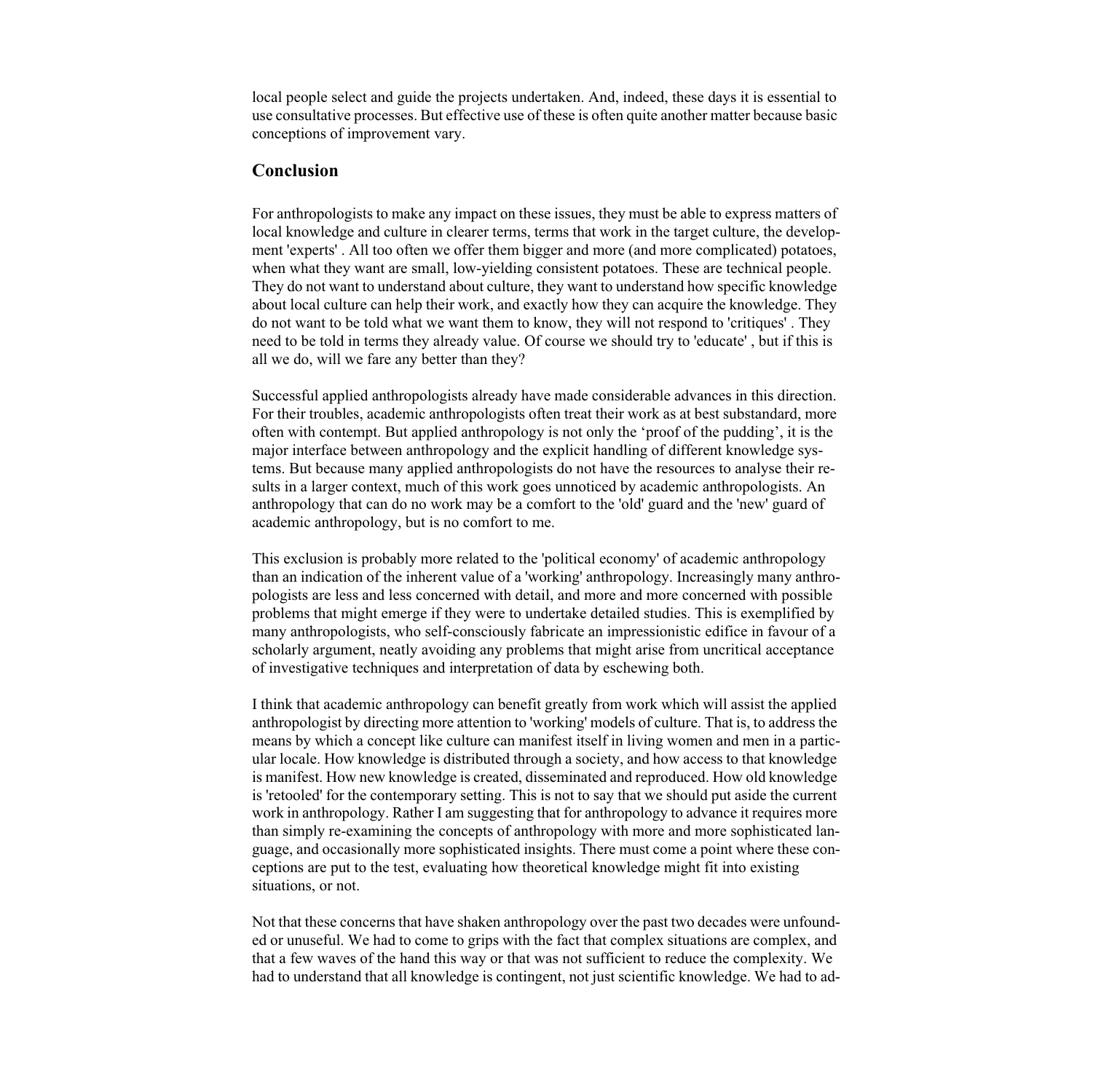dress the implications of much greater interaction between groups of people in both time and space. A focus on individuated knowledge, maintenance of agency and how groups support and reproduce knowledge provides us with an opportunity for the discipline to begin a more unified perspective that permits anthropologists working on different strands of the problem to cooperate. That is, there is the need for detailed contextualised and finely textured studies, systematic fieldwork, development of theory, applied work and the development of new qualitative and quantitative approaches to study these issues. Ultimately knowledge, its distribution and its use is the key to understanding humans and their influence upon the world.

#### **References**

- Behrens, C. A. (1989). "The scientific basis for Shipibo soil classification and land use: changes in soil-plant associations with cash cropping." *American Anthropologist* 91(1): 83-100.
- Benfer, R. A. and L. Furbee (1989). "Knowledge Acquisition in the Peruvian Andes: Expert Systems and Anthropology." *AI Expert* 4(11): 22-30.
- Bharwani, S (2002). "Adaptive Knowledge Dynamics and Emergent Social Phenomena: Ethnographically Motivated Simulations of Behavioural Adaptation in Agro-Climatic Systems." in *Proceedings of the 16th European Meeting on Cybernetics and Systems Research*. Vienna: EMCSR.
- Bourdieu, P. (1990). *The Logic of Practice*. London: Polity Press.
- Chomsky, N. (1965). *Aspects of the Theory of Syntax*. Cambridge:The M.I.T. Press.
- Dove, M.R. (2000). "The life-cycle of indigenous knowledge, and the case of natural rubber production". in *Indigenous Environmental Knowledge and its Transformations*, (eds.) R.F. Ellen, P. Parkes and A. Bicker. Harwood: Amsterdam.
- Ellen, R. F. (1986). "Ethnobiology, cognition and the structure of prehension: some general theoretical notes." *Journal of ethnobiology* 6(1): 83-98.
- Ellen, R. (1993). *The cultural relations of classification*. Cambridge, CUP.
- Ellen, R and H. Harris, (2000). "Introduction". in *Indigenous Environmental Knowledge and its Transformations*, (eds.) R.F. Ellen, P. Parkes and A. Bicker. Harwood: Amsterdam.
- Fischer, M. D. (1985). "Expert Systems and Anthropological Analysis." *BICA* 4: 6-14.
- Fischer, M. D. (1994a). "Modelling Complexity and Change: Social Knowledge and Social Process." *When History Accelerates: essays on the study of rapid social change*. C. Hann. London: Athlone.
- Fischer, M. D. (1994b). *Applications in Computing for Social Anthropologists*. London: Routledge.
- Fischer, M.D. (2002)." Integrating Anthropological Approaches to the Study of Culture : The 'Hard' and the 'Soft'." in *Proceedings of the 16th European Meeting on Cybernetics and Systems Research*. Vienna: EMCSR.
- Fischer, M. D. and A. Finkelstein (1991). "Social Knowledge Representation: a case study." in *Using Computers in Qualitative Research*. N. G. Fielding. and R. M. Lee. London, Sage: 119–135.
- Fischer, M.D. and D. Read (2001). *Final report to the ESRC on Ideational and Material Models*. Canterbury: CSAC.
- Furbee, L. (1989). "A Folk Expert System: Soils Classification in the Colca Valley, Peru." *Anthropological Quarterly* 62(2): 83-102.